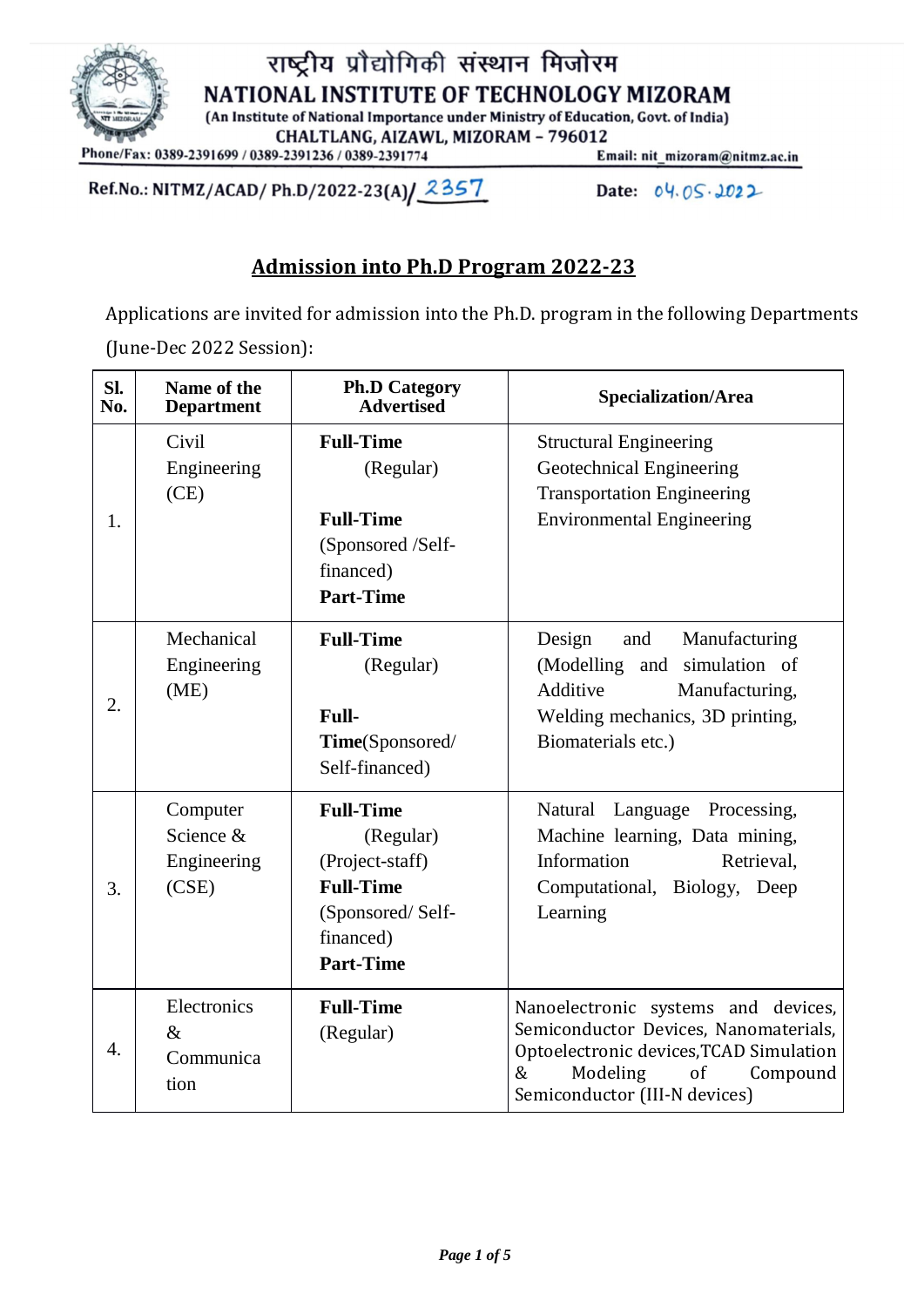|              | Engineering<br>(ECE).                                     | Full-<br>Time(Sponsored/<br>Self-financed)<br><b>Part-Time</b>        | Nano-microelectronics,<br>Green<br>nanotechnology, Solid state electronics,<br>communicative<br>radar<br>devices,<br>Memristor, Bio-electronics<br>Antennas, Metamaterials,<br>Microwave<br>MMIC,<br>Wireless<br>Imaging,<br>Communication, THz Technology<br>Microwave Communication, Microwave<br>Devices,<br>Communication,<br>Image<br>Processing, Electromagnetics<br>TCAD Simulation & Modeling of<br>Compound<br>Semiconductor<br>$(III-N)$<br>devices) |  |  |
|--------------|-----------------------------------------------------------|-----------------------------------------------------------------------|----------------------------------------------------------------------------------------------------------------------------------------------------------------------------------------------------------------------------------------------------------------------------------------------------------------------------------------------------------------------------------------------------------------------------------------------------------------|--|--|
|              | Electrical<br>$\&$<br>Electronics<br>Engineering<br>(EEE) | <b>Full-Time</b><br>(Regular)                                         | Micro-grid,<br>Non-conventional<br>Energy Integration and Control,<br>Smart Grid and Electric Vehicles,<br>Renewable Energy Integration<br>and Control, E-mobility, Power<br>System, High Voltage, Magnetic<br>Levitation System and Magnetic<br><b>Bearing System</b>                                                                                                                                                                                         |  |  |
| 5.           |                                                           | <b>Full-Time</b><br>(Sponsored/Self-<br>financed)<br><b>Part-Time</b> | Micro-grid,<br>Non-conventional<br>Energy Integration and Control,<br>Power Electronics & Machine<br>Drives, Power System, High<br>Voltage, Smart Grid, and Electric<br>Vehicles, Renewable<br>Energy<br>Integration and Control, E-<br>mobility, Magnetic Levitation<br>System and Magnetic Bearing<br>System                                                                                                                                                 |  |  |
| 6.           | Basic Science & Humanities & Social Sciences (BS & HSS)   |                                                                       |                                                                                                                                                                                                                                                                                                                                                                                                                                                                |  |  |
| $\mathbf{i}$ | Chemistry                                                 | <b>Full-Time</b><br>(Regular)                                         | Colloids, Surfactants                                                                                                                                                                                                                                                                                                                                                                                                                                          |  |  |
| $\rm ii)$    | Mathemat<br>ics                                           | <b>Full-Time</b><br>(Regular)                                         | Nonsmooth<br>Optimization,<br>Mathematical<br>Programming,<br><b>Uncertain Optimization</b><br>Dynamics<br>Fluid<br>Applied<br>$\sqrt{2}$<br>Mathematics                                                                                                                                                                                                                                                                                                       |  |  |
|              |                                                           | <b>Part-Time</b>                                                      | Dynamics<br>Applied<br>Fluid<br>$\sqrt{2}$<br>Mathematics                                                                                                                                                                                                                                                                                                                                                                                                      |  |  |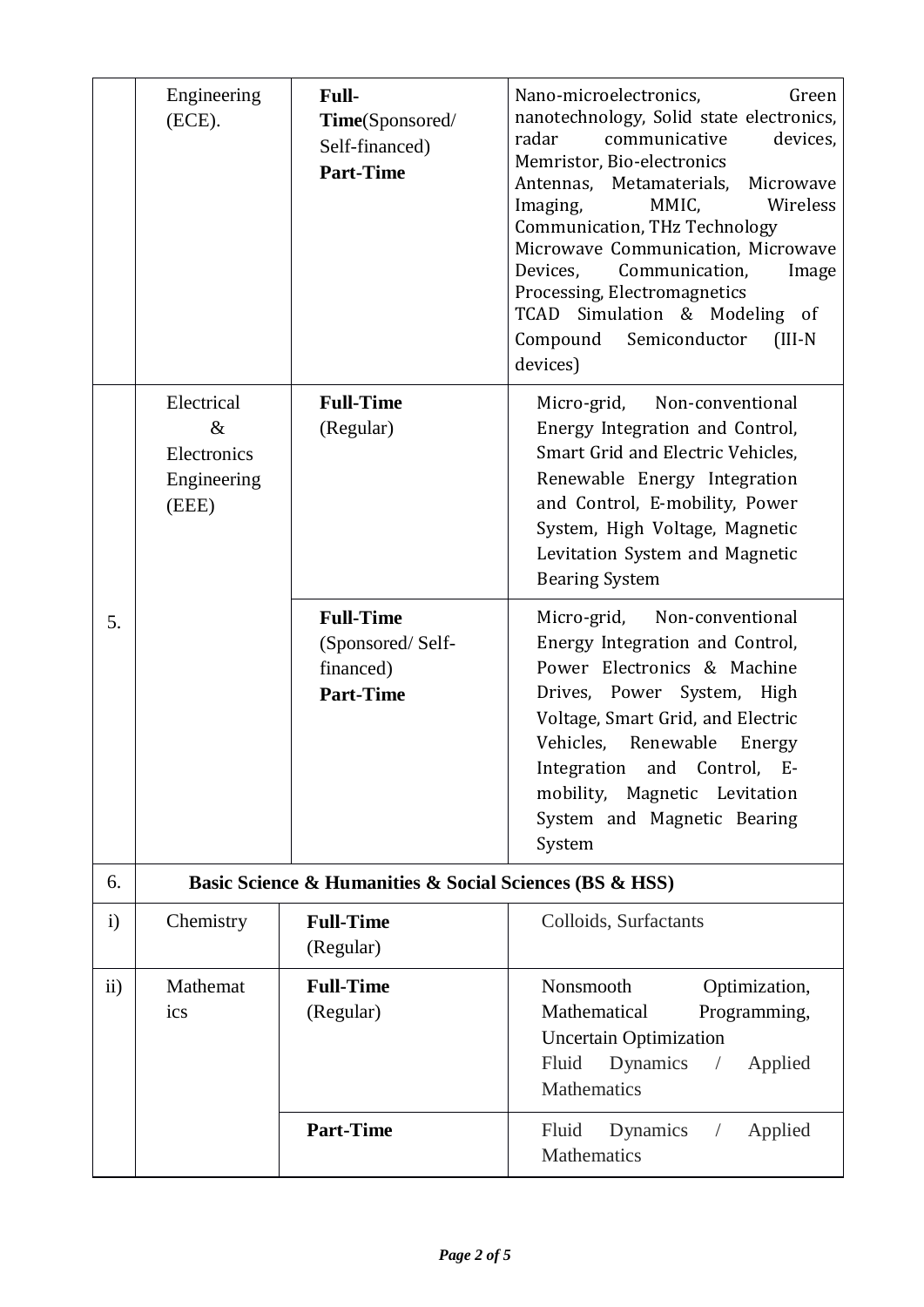| iii) | Economics | <b>Full-Time</b><br>(Regular, Self-finance)<br>Part-time | Development Economics, Political<br>Economy, Peace and Conflict Studies |
|------|-----------|----------------------------------------------------------|-------------------------------------------------------------------------|
| iv)  | English   | <b>Full-Time</b> (Regular)                               | fiction,<br>Feminism,<br>Literary<br>Contemporay literature, Drama.     |

### **Eligibility Criteria:**

### *Ph.D in Engineering:*

Master's Degree in the area of Engineering/Technology from a Recognized University/ Institute with a minimum CGPA of 6.5 in 10 point scale or 60% of marks in the qualifying examinations. GATE score is compulsory for Full-Time Regular candidates.

OR

Bachelor's Degree in Engineering/ Technology in a relevant area with a minimum CGPA of 7.5 or 70% of marks and with a valid GATE score.

#### *Ph.D. in Science (Physics/Chemistry/Mathematics):*

Master's degree in the area of Physics/Chemistry/Mathematics from a recognized University/ Institute with a minimum CGPA of 6.5 in 10point scale or 60% of marks in the qualifying examinations and qualify the NET/GATE. NET/GATE shall not be compulsory for Sponsored, Self-Financed, Project-Staff, and Part-Time categories. No Institute scholarship to be awarded for these types of students.

## *Ph.D. in HSS (Economics/English):*

Master's degree in Economics/English from a recognized University/ Institute with a minimum CGPA of 6.0 in 10point scale or 55 % marks in the qualifying examinations and qualify the NET.

> \**For SC/ST candidates, there is a relaxation of 0.5 CGPA or 5% of marks. \*Conversion from CGPA to percentage or vice-versa shall not be allowed.*

## **CATEGORIES OF Ph.D. STUDENTS**

The Institute admits Ph.D. students under the following categories. However, admission with respect to this advertisement will be held for the advertised categories only.

#### **1. Full-time:**

- i. Regular: He/she receives assistantship from the Institute or fellowship from any recognized funding agency depending on GATE/NET(UGC/CSIR)/other qualifications.
- ii. Sponsored: He/She is sponsored by a recognized R&D Organization/Institute/Industry etc. for doing Research, but gets no fellowship from the Institute.
- iii. Self-financed: He/She works full time for the Degree but gets no fellowship from the Institute.
- iv. Project-Staff: He/ She gets fellowship from the Sponsored Project, works full time for the degree, and on completion of the project before the award of the degree, the category will be changed to Self-Financed.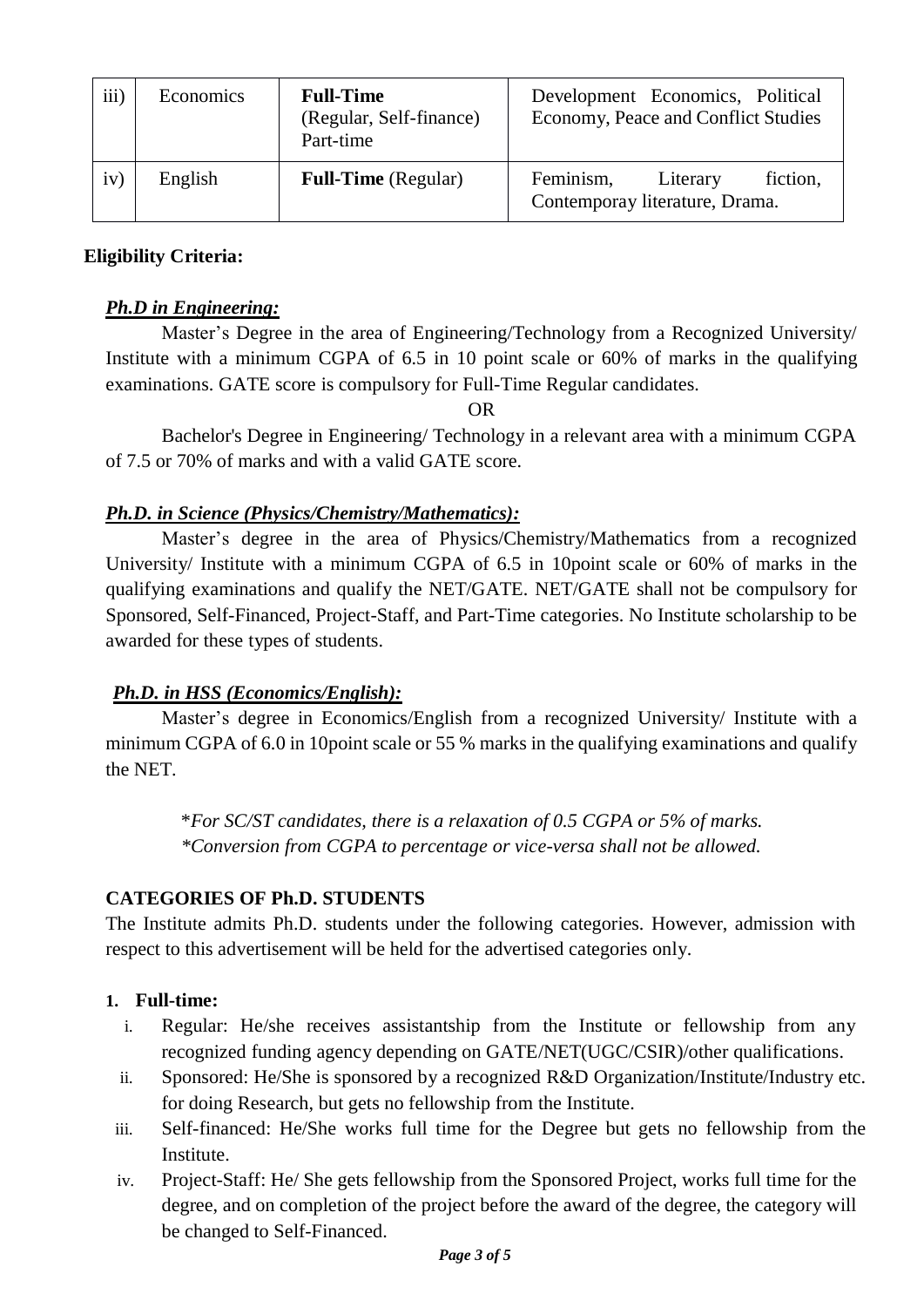**2. Part-time**: He/She in this category works without fellowship from the Institute and should be employed. If Permanent Employee, he/she should provide NOC from the Employer.

## **How to Apply:**

**·** Interested candidate(s) satisfying the eligibility criteria may submit their **online application at**

**<https://nitmzadmission.mastersofterp.in/PHDLogin.aspx>**

- Read this Advertisement and the Instructions mentioned herewith, carefully, to fill in the online application form given in the online portal.
- Self-attested copies of necessary supporting documents and receipt of online payment (of Rs. **200**/-for General/OBC OR Rs. **100/-** for SC/ST); should be uploaded in the Application Portal. Transaction ID should be clearly mentioned in the Application Form.

# **Name of Account: National Institute of Technology Mizoram SBI Account No.: 33755447886 IFSC: SBIN0007059**

- **·** Women candidates are exempted from the payment of the application fee.
- **·** The required document is to be furnished along with the application by candidates applying under various categories.

**Form I:** Sponsorship Letter **(for the Sponsored Category).**

**Form II:** No Objection Certificate (NOC) from the Institute **(for Project Staff category).**

**Form III:** No Objection Certificate from the Employer **(for Part-Time Category).**

**Form V:** No Objection Certificate **(for NIT Mizoram Employee – Part-Time Category).**

- **·** Candidates should submit the above Forms (Form I/II/III/V) only in the prescribed format (provided in the Ph.D. Regulations of the Institute). No other format will be accepted.
- · Candidates are advised to mention their Contact No. & Email IDs correctly in the application portal.

# **Names of the short-listed candidates for attending test/interview shall be made available on the Institute's website or may be intimated by e–mail by the respective Head of the Department.**

- · Applicants can apply through the portal upto **16th May, 2022 till 5:00 PM**.
- · Hard copy of the filled-in application form complete in all respect to be produced at the time of Written-Test / Interview/ or as per the instruction of Institute's Authority. If the candidate(s) fail to produce the original application form and supporting documents at the time of test, or if their claims are found to be incorrect on verification, their candidature shall be cancelled automatically.
- · **The session is likely to start from First Week of August 2022**. List of finally selected